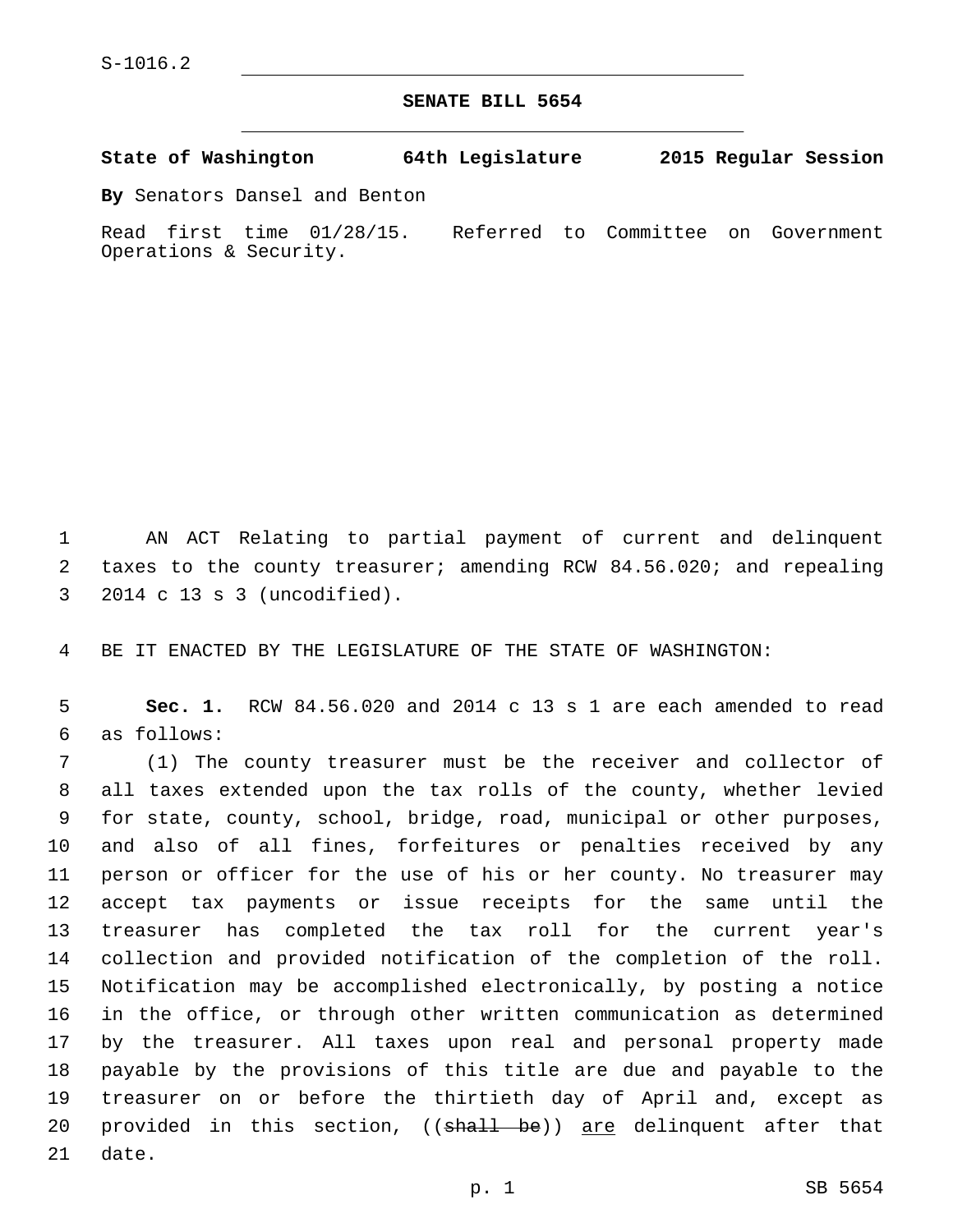(2) Each tax statement must include a notice that checks for 2 payment of taxes may be made payable to "Treasurer of . . . . . . County" or other appropriate office, but tax statements may not include any suggestion that checks may be made payable to the name of the individual holding the office of treasurer nor any other individual.6

 (3) When the total amount of tax or special assessments on personal property or on any lot, block or tract of real property payable by one person is fifty dollars or more, and if one-half of such tax be paid on or before the thirtieth day of April, the remainder of such tax is due and payable on or before the thirty-12 first day of October following and ((shall be)) is delinquent after 13 that date.

 (4) When the total amount of tax or special assessments on any lot, block or tract of real property or on any mobile home payable by one person is fifty dollars or more, and if one-half of such tax be paid after the thirtieth day of April but before the thirty-first day of October, together with the applicable interest and penalty on the full amount of tax payable for that year, the remainder of such tax is due and payable on or before the thirty-first day of October 21 following and is delinquent after that date.

 (5) Except as provided in (c) of this subsection, delinquent taxes under this section are subject to interest at the rate of twelve percent per annum computed on a monthly basis on the amount of tax delinquent from the date of delinquency until paid. Interest must be calculated at the rate in effect at the time of payment of the tax, regardless of when the taxes were first delinquent. In addition, delinquent taxes under this section are subject to penalties as follows:29

 (a) A penalty of three percent of the amount of tax delinquent is assessed on the tax delinquent on June 1st of the year in which the 32 tax is due.

 (b) An additional penalty of eight percent is assessed on the amount of tax delinquent on December 1st of the year in which the tax is due.

 (c) If a taxpayer is successfully participating in a payment agreement under subsection (11)(b) of this section, the county treasurer may not assess additional penalties on delinquent taxes that are included within the payment agreement. Interest and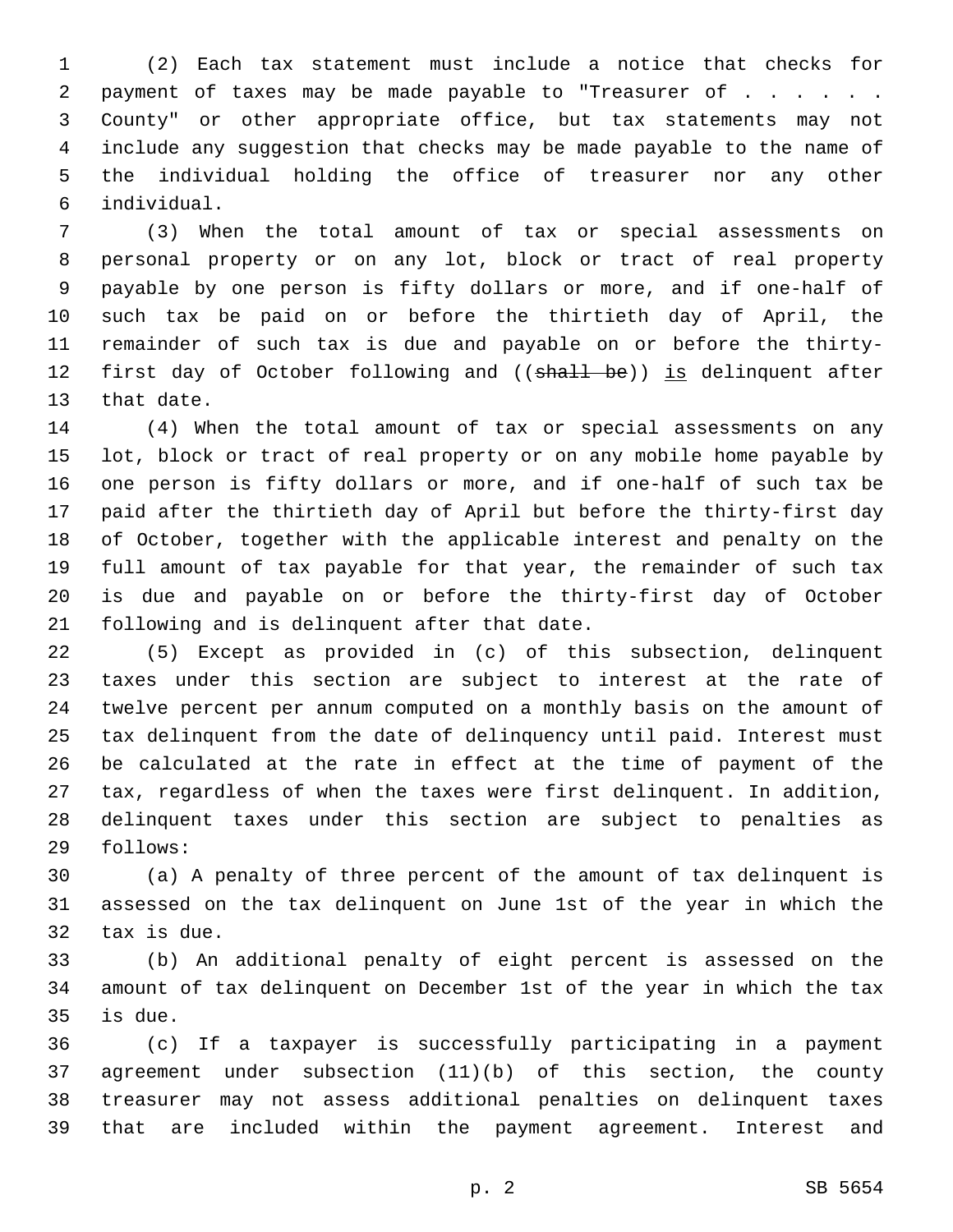penalties that have been assessed prior to the payment agreement remain due and payable as provided in the payment agreement.

 (6)(a) When real property taxes become delinquent and prior to the filing of the certificate of delinquency, the treasurer is authorized to assess and collect tax foreclosure avoidance costs.

 (b) For the purposes of this section, "tax foreclosure avoidance costs" means those costs that can be identified specifically with the administration of properties subject to and prior to foreclosure. Tax 9 foreclosure avoidance costs include:

 (i) Compensation of employees for the time devoted and identified specifically to administering the avoidance of property foreclosure; and

 (ii) The cost of materials, services, or equipment acquired, consumed, or expended specifically for the purpose of administering tax foreclosure avoidance prior to the filing of a certificate of 16 delinquency.

 (c) When tax foreclosure avoidance costs are collected, the tax foreclosure avoidance costs must be credited to the county treasurer service fund account, except as otherwise directed.

 (d) For purposes of chapter 84.64 RCW, any taxes, interest, or penalties deemed delinquent under this section remain delinquent until such time as all taxes, interest, and penalties for the tax year in which the taxes were first due and payable have been paid in 24 full.

 (7) Subsection (5) of this section notwithstanding, no interest or penalties may be assessed during any period of armed conflict on delinquent taxes imposed on the personal residences owned by active duty military personnel who are participating as part of one of the branches of the military involved in the conflict and assigned to a duty station outside the territorial boundaries of the United States.

 (8) During a state of emergency declared under RCW 43.06.010(12), the county treasurer, on his or her own motion or at the request of any taxpayer affected by the emergency, may grant extensions of the due date of any taxes payable under this section as the treasurer 35 deems proper.

 (9) For purposes of this chapter, "interest" means both interest 37 and penalties.

 (10) All collections of interest on delinquent taxes must be credited to the county current expense fund; but the cost of foreclosure and sale of real property, and the fees and costs of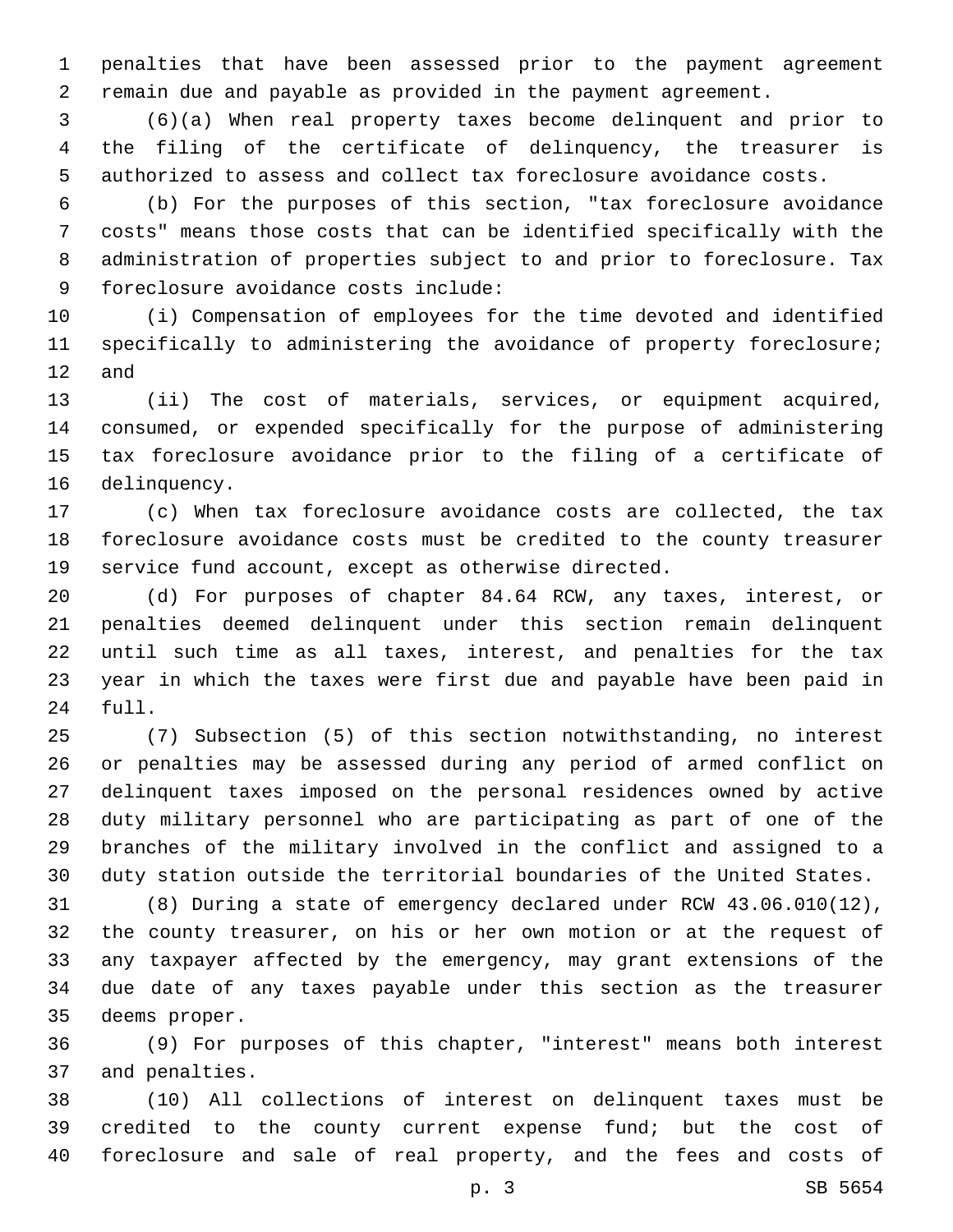distraint and sale of personal property, for delinquent taxes, must, when collected, be credited to the operation and maintenance fund of the county treasurer prosecuting the foreclosure or distraint or sale; and must be used by the county treasurer as a revolving fund to defray the cost of further foreclosure, distraint and sale for delinquent taxes without regard to budget limitations.

 (11)(a) For purposes of this chapter, and in accordance with this section and RCW 36.29.190, the treasurer may collect taxes, assessments, fees, rates, interest, and charges by electronic bill presentment and payment. Electronic bill presentment and payment may be utilized as an option by the taxpayer, but the treasurer may not require the use of electronic bill presentment and payment. Electronic bill presentment and payment may be on a monthly or other periodic basis as the treasurer deems proper for delinquent tax year payments only or for prepayments of current tax. All prepayments must be paid in full by the due date specified in (c) of this subsection. Payments on past due taxes must include collection of the oldest delinquent year, which includes interest and taxes within a twelve-month period, prior to filing a certificate of delinquency under chapter 84.64 RCW or distraint pursuant to RCW 84.56.070.

 (b) The treasurer must provide, by electronic means or otherwise, a payment agreement that provides for payment of current year taxes, inclusive of prepayment collection charges. The treasurer may provide, by electronic means or otherwise, a payment agreement for payment of past due delinquencies, which must also require current year taxes to be paid timely. The payment agreement must be signed by the taxpayer and treasurer prior to the sending of an electronic or alternative bill, which includes a payment plan for current year taxes. The treasurer may accept partial payment of current and 30 delinquent taxes including interest and penalties using ((electronic 31 bill presentment and payments)) any method the treasurer authorizes.

 (c) All taxes upon real and personal property made payable by the provisions of this title are due and payable to the treasurer on or before the thirtieth day of April and are delinquent after that date. The remainder of the tax is due and payable on or before the thirty- first day of October following and is delinquent after that date. All other assessments, fees, rates, and charges are delinquent after the 38 due date.

 (d) A county treasurer may authorize payment of past due property taxes, penalties, and interest under this chapter by electronic funds